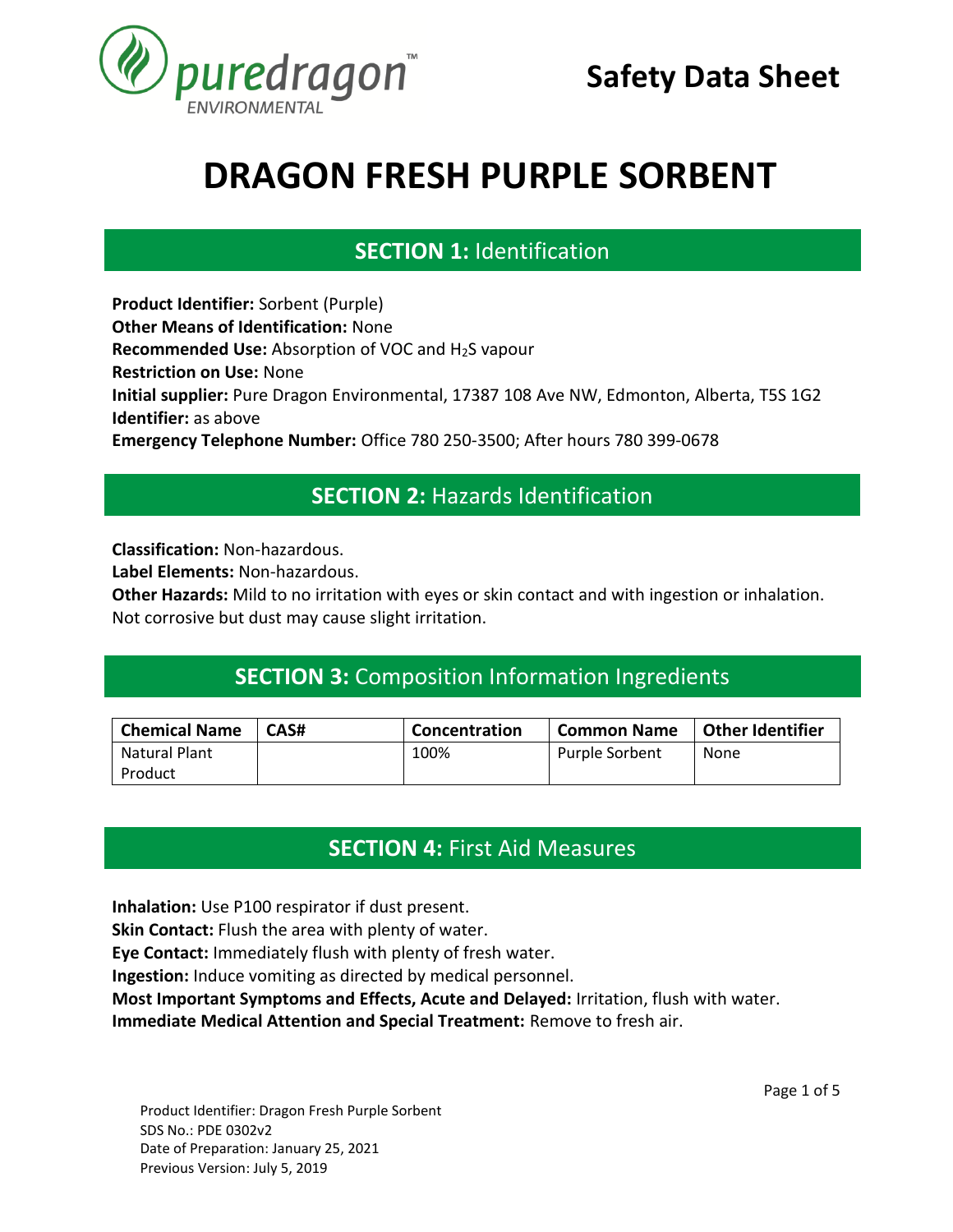

### **SECTION 5:** Fire Fighting Measures **SECTION 1. IDENTIFICATION**

**Extinguishing Media Suitable:** Water spray, carbon dioxide, foam, or dry chemical. **Extinguishing Media Unsuitable:** None.

**Specific Hazards Arising from the Product:** When burned products of combustion including dioxides of carbon can occur.

**Special Protective Equipment and Precautions for Fire-fighters:** None, Standard PPE.

### **SECTION 6:** Accidental Release Measures **SECTION 1. IDENTIFICATION**

**Personal Precautions:** Handle in accordance with good industrial hygiene and safety practices. **Protective Equipment, and Emergency Procedures:** Standard PPE. These practices include avoiding unnecessary exposure, and removal of material from eyes, skin, and clothing. **Method for Containment and Cleanup:** Product is non-hazardous solid. Clean up spills in a manner that does not disperse dust into the air. Spent and new granular sorbent may be recyclable. If required, dispose of sorbent in a facility permitting non-hazardous waste. CONTAINER DISPOSAL: Dispose in facility permitting non-hazardous waste.

#### **SECTION 7: Handling and Storage SECTION 1. IDENTIFICATION**

Precautions for Safe Handling: Keep closed until ready for use. Avoid breathing dust. Avoid contact with eyes. Wash hands and contact area after handling.

**Condition for Safe Storage:** Product should be stored in dry, well ventilated area. Store away from ozone, liquid oxygen, chlorine, permanganate etc. Sorbent has a shelf life of two years from the date of order.

### **SECTION 8:** Exposure Controls & Personal Protection **SECTION 1. IDENTIFICATION**

| <b>Chemical Name</b> | <b>ACGIH</b> |      | <b>OSHA PEL</b>     |           |
|----------------------|--------------|------|---------------------|-----------|
|                      | TWA          | STEL | TWA                 | STEL      |
| Purple Sorbent       | <b>NA</b>    | ΝA   | 15 mg/ $M^3$ (dust) | <b>NA</b> |

Product Identifier: Dragon Fresh Purple Sorbent SDS No.: PDE 0302v2 Date of Preparation: January 25, 2021 Previous Version: July 5, 2019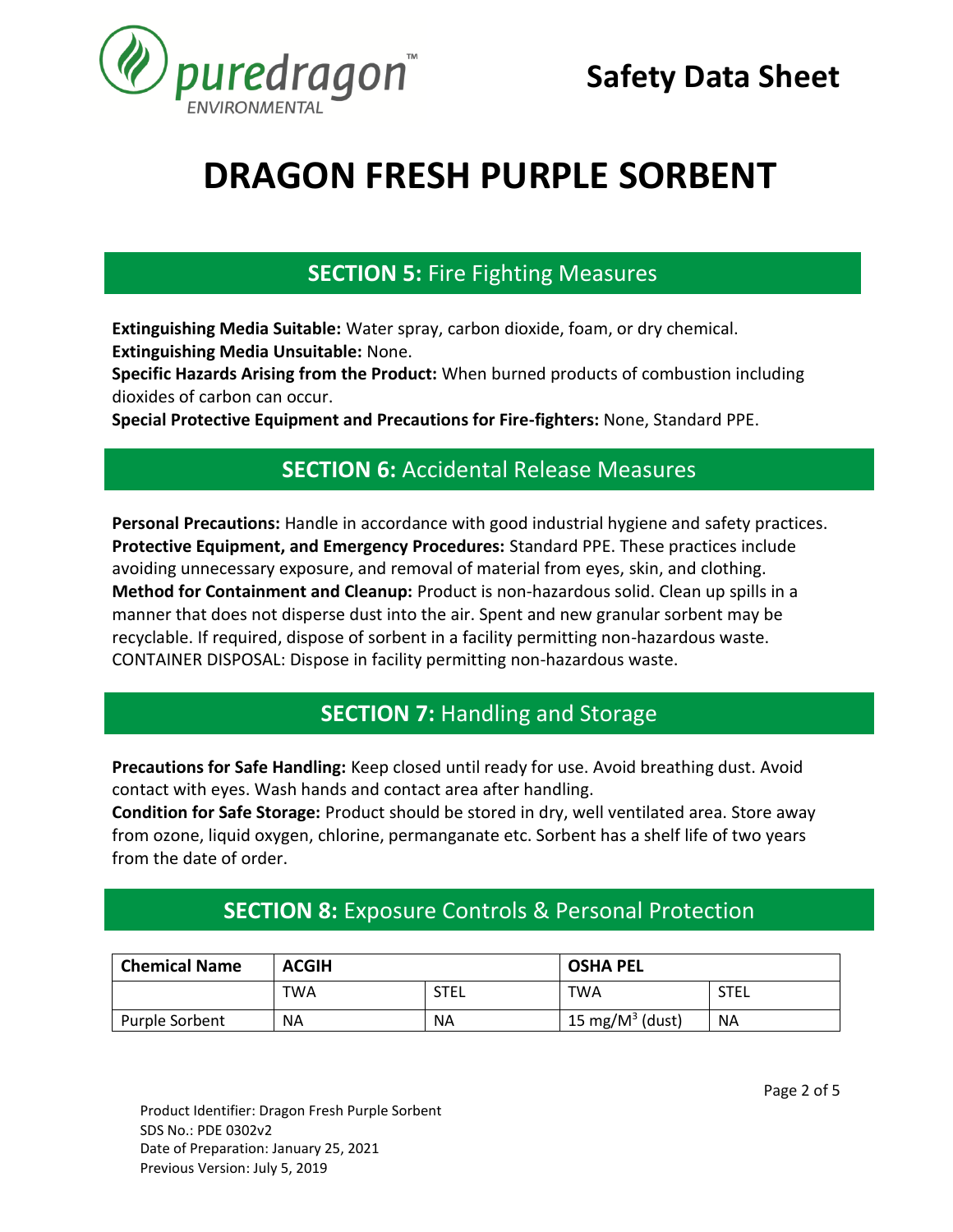

#### *Note:*

**Appropriate Engineering Controls:** Avoid dust generation. Good general ventilation **Eyes/Face Protection:** Safety glasses with side shields are recommended while handling. Complete flushing with fresh water if material contacts the eyes.

**Skin protection:** Avoid direct skin exposure. Wash hands or any contact parts with plenty of fresh water.

**Respiratory Protection:** Use appropriate BIS/NIOSH/MSHA approved P100 particulate respirators if exposed to dust. Recommended limits for 8 hrs.

## **SECTION 9:** Physical and Chemical Properties **SECTION 1. IDENTIFICATION**

**Appearance:** Black Granular Solid **Odour:** None **Odour Threshold:** None **pH:** Solid, NA **Melting Point and Freezing Point:** Solid, NA **Evaporation Point:** Solid, NA **Flammability:** ~ 300 C **Explosive Limit: NA Vapour Pressure:** Solid, NA **Vapour Density:** Solid, NA **Relative Density (water =1):** Solid, NA **Soluble in Water: No Soluble in Other Liquids: No Partition Coefficient (n-Octanol/Water):** Solid, NA **Auto-ignition:** ~300C **Decomposition Temperature:** ~300C

#### **SECTION 10:** Stability and Reactivity **SECTION 1. IDENTIFICATION**

**Reactivity:** Very little.

**Chemical Stability:** This product is stable under the specified conditions of storage, shipment and use.

**Possible Hazardous Reaction:** Incompatible Materials: Contact with strong oxidizing agents like ozone, liquid oxygen, chlorine, permanganate, etc. may result in rapid combustion. Avoid putting in contact with strong acids.

Product Identifier: Dragon Fresh Purple Sorbent SDS No.: PDE 0302v2 Date of Preparation: January 25, 2021 Previous Version: July 5, 2019

Page 3 of 5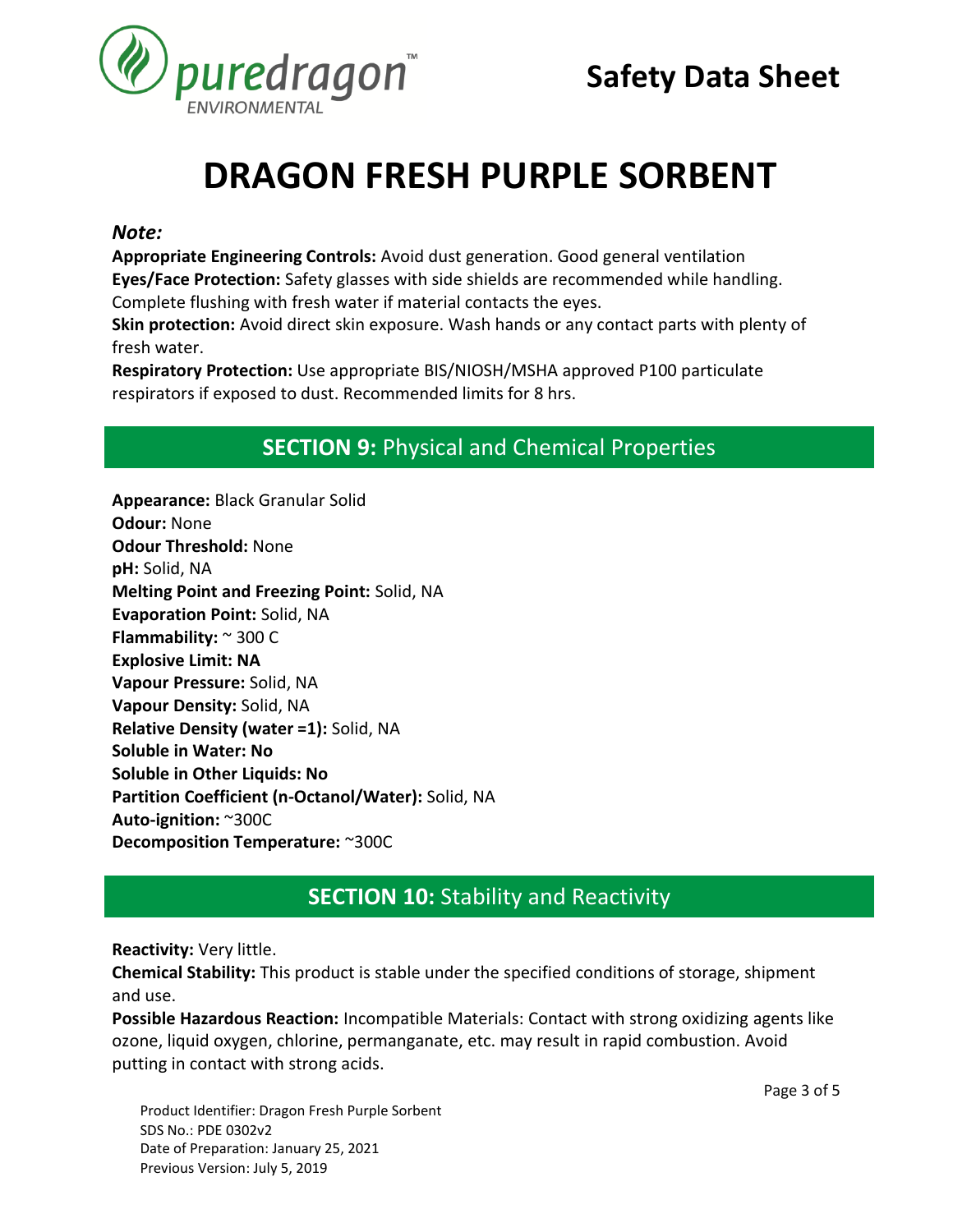

**Hazardous Decomposition Products:** Oxides of carbon generated if burned.

## **SECTION 11:** Toxicological Information **SECTION 1. IDENTIFICATION**

Material is non-toxic. **Likely Routes of Exposure:**  X Inhalation, Skin Contact, Eye Contact, Ingestion

**Acute Toxicity:** Not expected to be acutely toxic LC50 LD50(Oral) LD50(Dermal)

#### *Notes:*

**Skin Corrosion/Irritation:** Mild irritation. **Serious Eye Damage/Irritation:** Mild irritation **STOT (Specific Target Organ Toxicity):** None **Repeated Exposure:** None **Respiratory and/or Skin Sensitization:** None **Carcinogenicity:** None

| <b>Chemical Name</b> | <b>IARC</b> | <b>ACGIH</b> | <b>OSHA</b>   |
|----------------------|-------------|--------------|---------------|
| Purple Sorbent       | Not Listed  | Not Listed   | Not Regulated |

**Reproductive Toxicity:** None **Development of Offspring:** None **Sexual Function and Fertility:** None **Effects on or via Lactation:** None **Mutagenicity:** None **Interactive Effects:** None

### **SECTION 12:** Ecological Information **SECTION 1. IDENTIFICATION**

This material is not harmful to environment. **Ecotoxicity:** None **Persistence and Degradability:** None. Natural plant product which will degrade like other plant

Page 4 of 5

Product Identifier: Dragon Fresh Purple Sorbent SDS No.: PDE 0302v2 Date of Preparation: January 25, 2021 Previous Version: July 5, 2019